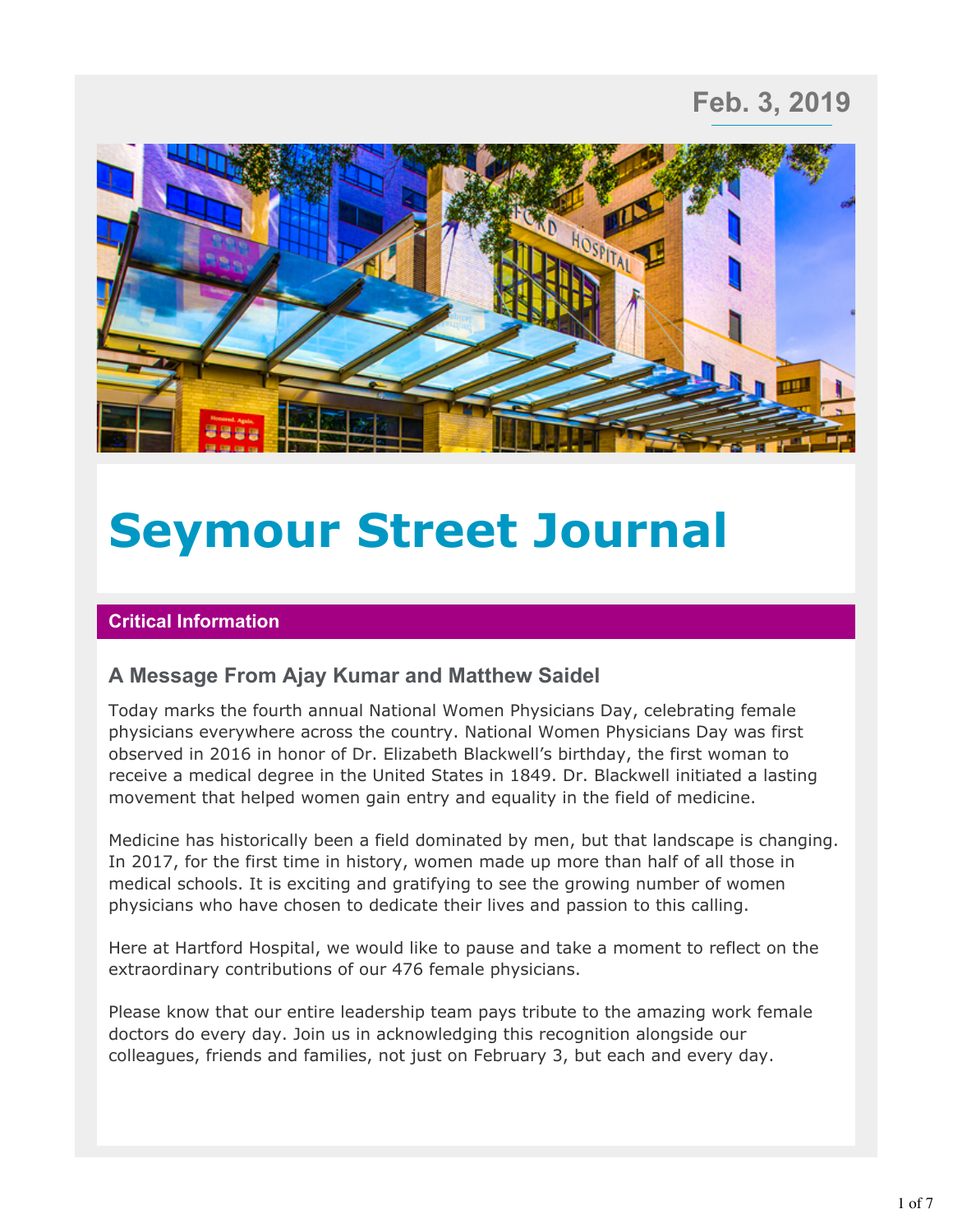# **New Supplier for Blood and Blood Products**

On Feb. 1, 2019, Hartford HealthCare ended its relationship with the American Red Cross (ARC) and entered a partnership with Rhode Island Blood Center (RIBC) as HHC's primary supplier of blood products and transfusion-related reference testing.



# **Epic Tip: Specialty Comments**

In the era of paper charts, it was easy to write a little comment inside the folder jacket regarding a patient. Perhaps it was just a little comment to remind yourself or your colleagues about some key information on this patient or things you need to check back on. Some people have found Epic's sticky note functionality useful for this, but only you and you alone can view that sticky note.

Specialty Comments are a great way to add a short comment to a particular patient that you, other peers in your specialty or support staff can see.

**Learn how to use Specialty Comments**

# **Did you know? There's a simple anti-tumor immunotherapy toxicity management algorithm**

Are you aware of the simple anti-tumor immunotherapy toxicity management algorithm? While overriding immune tolerance to attack cancer is proving efficacious, we routinely induce symptomatic off-target inflammatory conditions that can destroy an organ and/or cause death if left unchecked.

**Click here to read more from Dr. Omar Eton**

#### **Noteworthy and New**

# **Black & Red Nets \$1.1M for the Brownstone Clinic**

With more than 1,100 guests filling The Bushnell Center for the Performing Arts on Saturday, January 26, Hartford Hospital's signature fundraising event, the Black & Red, raised more than \$1.1 million to support the Brownstone Clinic's work in serving people who would otherwise have no place to turn for healthcare.

**Read More**

# **On-Demand Tours of the New Inpatient Rehab Unit Now Available**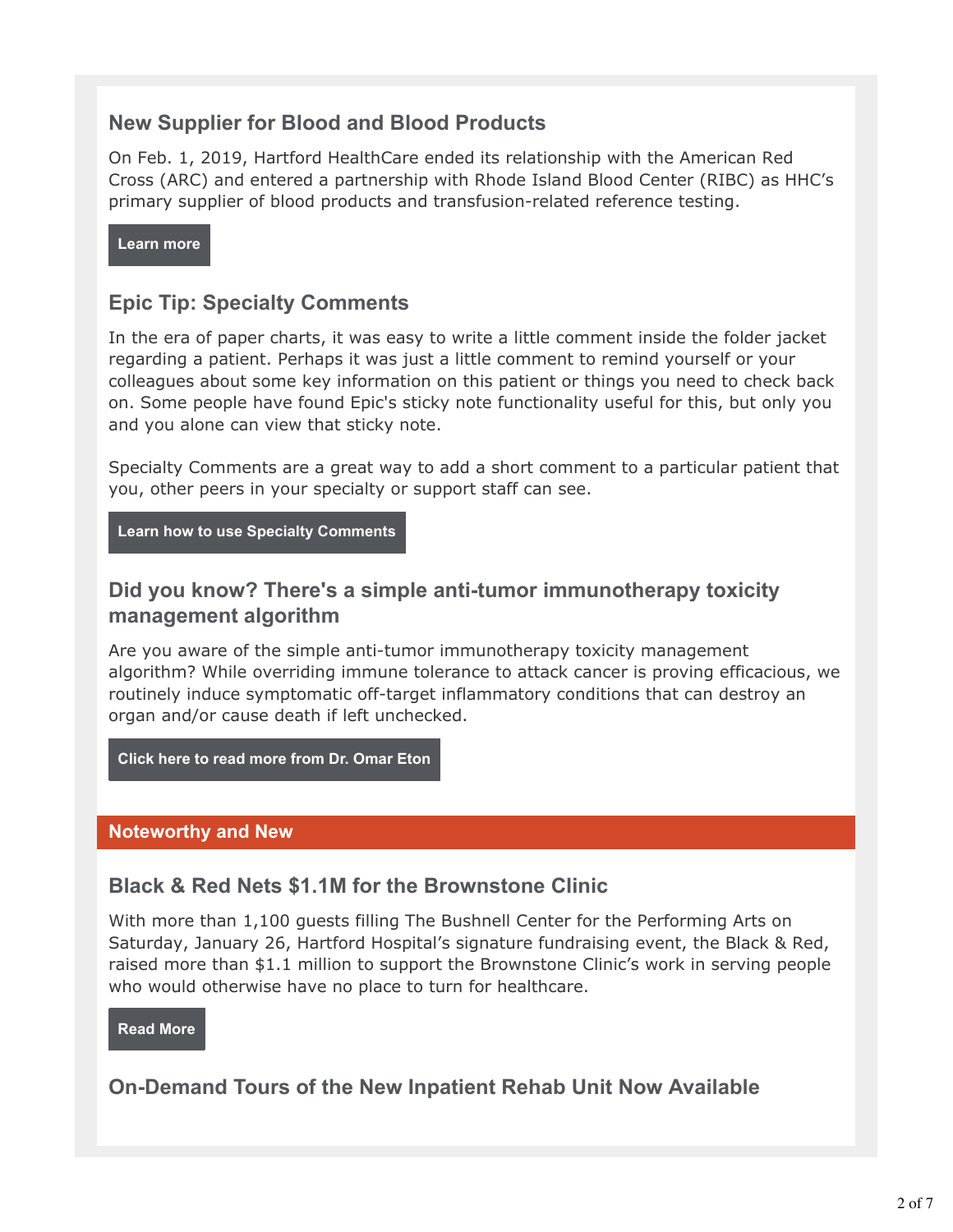Want to visit the new Inpatient Rehabilitation Unit at Hartford Hospital, but didn't have time to see it before it opened? Now you can arrange a tour of the new facility on demand!

Click here for more information.

#### **Chief Investment Officer Wins Innovation Award**

Hartford HealthCare Chief Investment Officer David Holmgren has been honored with a 2018 Industry Innovation Award for Collaboration from Chief Investment Officer.

The award celebrates the asset owners and organizations driving innovation in institutional asset management. In announcing the honor, the financial media website noted: "Holmgren is widely recognized for his long-term, top-quartile performance record and often is referenced as an industry expert on institutional manager selection, asset allocation, and risk function design."

**Click here to learn more and read a profile of Holmgren from CIO**

# **Institute for Healthcare Improvement Age-Friendly Health Systems Initiative**

Christine Waszynski, DNP, APRN, and Robert Dicks, MD, were recently invited by the Institute for Healthcare Improvement to participate in the Age-Friendly Health Systems National Action Community Forum in Orlando.

**Read More**

# **New Year, Many Old Challenges Face State Lawmakers in Hartford**

As we kick off 2019, ringing in the new certainly rings true at the state Capitol, where a new governor and 40 new lawmakers were sworn in during the month of January.

**Read the rest of the guest column from Kimberly Harrison, VP for Government Affairs**

#### **Recognizing Excellence**

#### **A Message from Sabet Hashim, Mariane Carna and Ajay Kumar**

Dr. Paul Thompson transitioned from his current roles as Chief of Cardiology for Hartford Hospital and Co-Physician-in-Chief of Hartford HealthCare's Heart & Vascular Institute (HVI) on January 31, 2019. The HVI continues to demonstrate growth and development;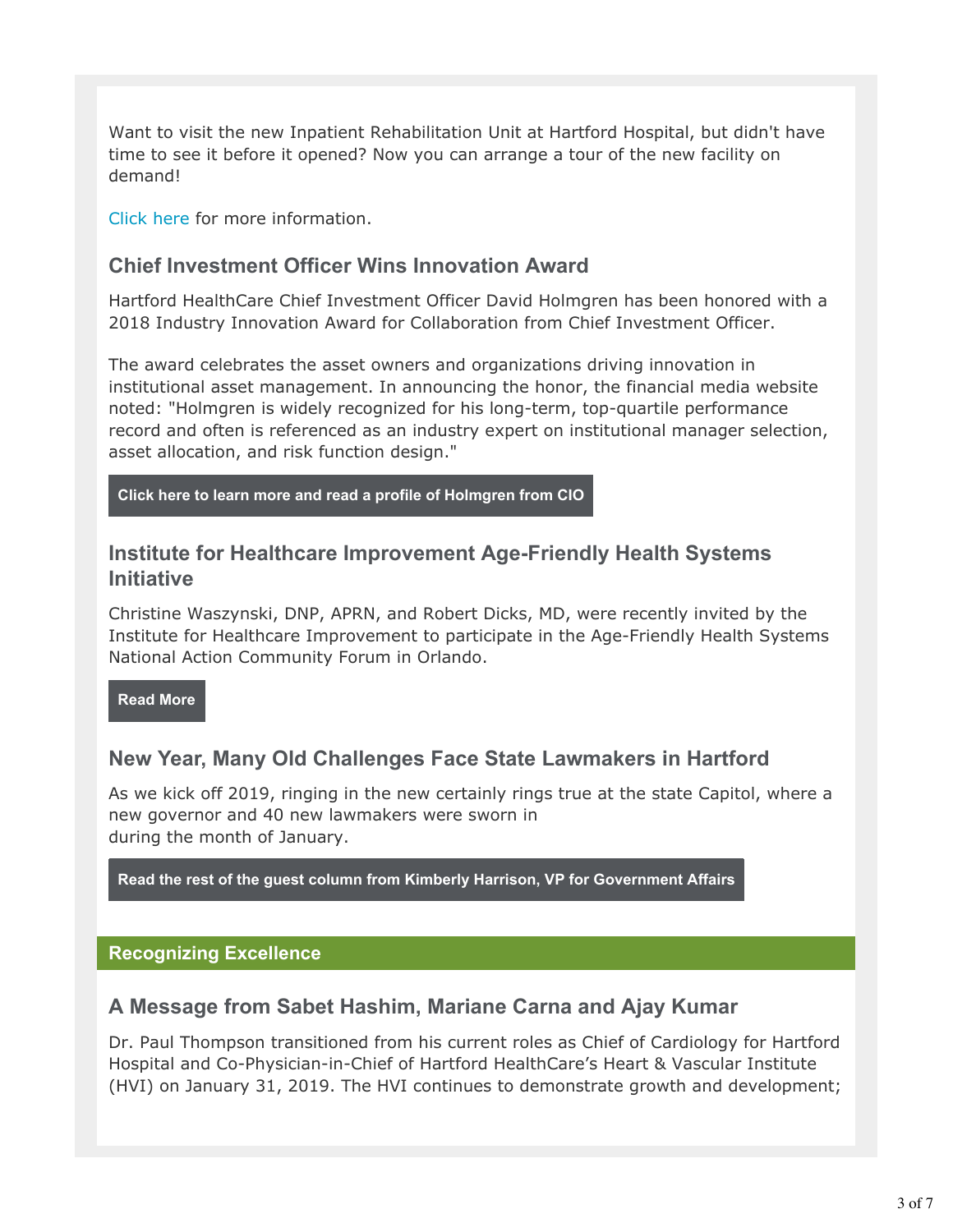recognizing the need to build on our regional and national reputation focusing on quality and clinical research. To support this vision, Dr. Thompson will assume a new role as Hartford Hospital Chief of Cardiology, Emeritus while continuing to provide clinical care, and supporting research and clinical innovation within the HVI.

**Read More**

#### **In Brief**

This month's report includes news about Dr. Paul D. Thompson, Dr. Jonathan Kost and Dr. Gualberto Ruano.

**Read More**

#### **Welcome New Providers to Hartford Hospital**

Please visit https://hartfordhospital.org/find-a-doctor for more information on these and other providers.

#### **Physicians**

Kateryna Bertuch, MD Rheumatology Michael DiBianco, MD Psychiatry (Moonlighter) Jonathan Eldor, MD Trauma Surgery Sana Khan, MD Hospital Medicine Peter Lucchio, PsyD Psychology Adrienne Miscimarra, PsyD Psychology Adwoa Nyanin, MD Hospital Medicine Augusto Parra, MD, MPH Neurocritical Care Jenny Lee Petrauskas, MD Pediatrics Sean Richardson, MD Radiology Kyle Shepard, MD Psychiatry (Moonlighter) Gagan Jot Singh, MD Hospital Medicine Kipp Van Meter, DO Family Medicine

#### **Allied Health**

Sarah Buydos, APRN Cardiology Irina Collins, PA **Hospital Medicine** Natalie Grodzki, PA Hospital Medicine Laurie Kennedy, ARRN Psychiatry

Ralph Benjamin, MD Hospital Medicine (Locum) Lothar Gebauer, MD Hospital Medicine (Locum) Mary Angeli Lock, MD Hospital Medicine (Locum) Stephen Lock, MD Hospital Medicine (Locum) Karim Rahimi, MD Hospital Medicine (Locum) Farhan Zahid, MD Hospital Medicine (Locum)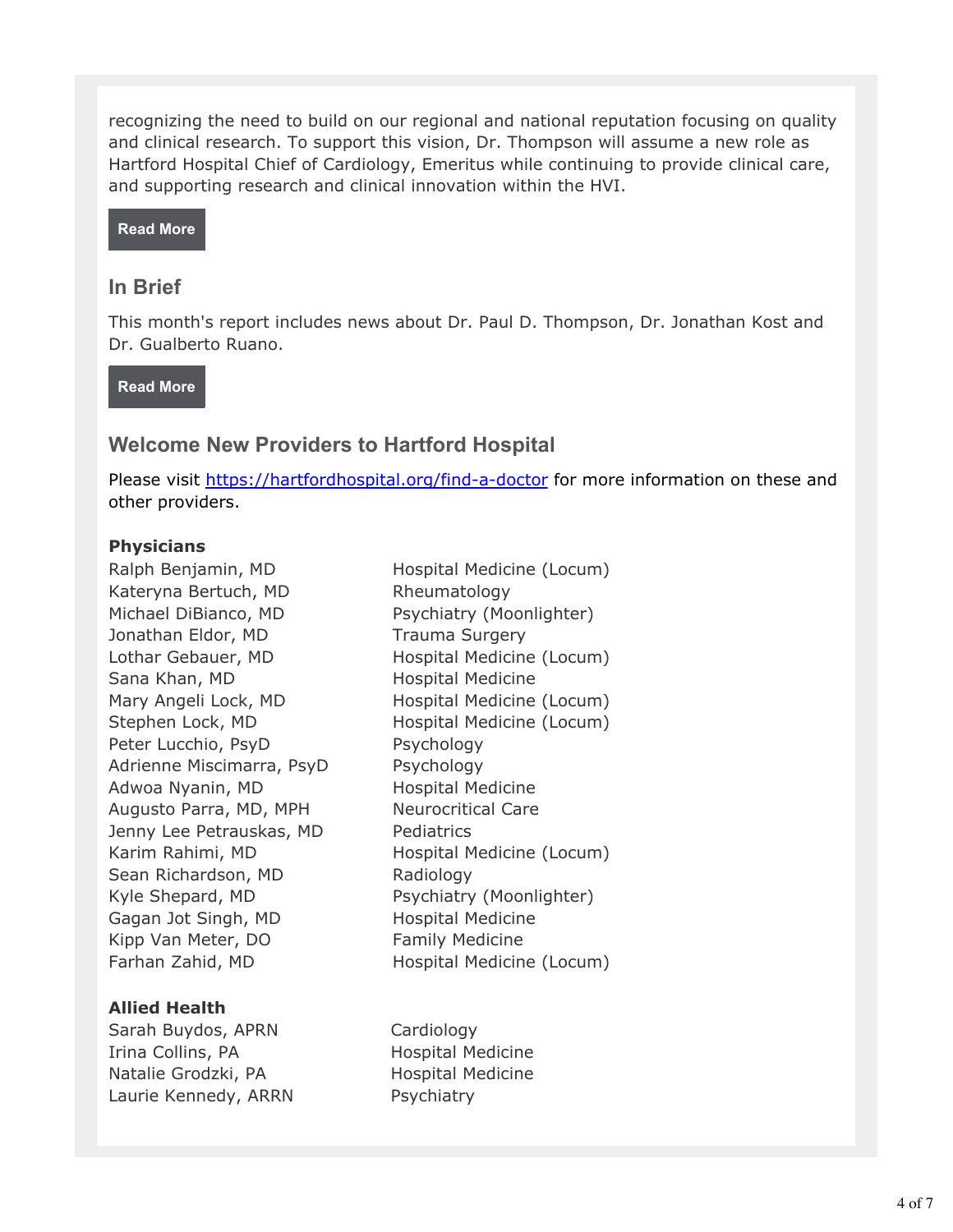Michael King, PA-C Cardiology Amanda Lewis, PA Trauma Surgery Kaitlyn Mehern, PA Transplant Surgery Madeline Munn, APRN Endocrinology Brett Nowlan, PA-C Emergency Medicine Jennifer Silva, APRN Cardiology Tanya Smith, CNM Ob-Gyn Monica Tenjarla, PA Medicine

Francesca Sessa, PA-C Occupational Health (Locum)

#### **Coming Up**

#### **Multidisciplinary Approach to Treatment of Headache & Dizziness**

#### **Headache Management: A Case-based Approach**

Thursday, February 21, 2019 The Pond House, 1555 Asylum Avenue, West Hartford 5:30 to 9:00pm

This program will inform and assist internal medicine and family practice physicians to help identify, screen, treat and coordinate care for patients suffering from headaches and dizziness. Following this presentation, the audience member should be able to:

- Identify warning signs of serious secondary headaches
- Review the diagnostic criteria of migraine
- Discuss general principles of acute and preventive migraine treatment
- Assess the effectiveness of therapeutic interventions for patients with migraines
- Review the algorithm for the diagnosis and management of acute aural fullness
- Review the algorithm for the diagnosis and management of the patient presenting with dizziness
- Obtain a complete patient history in triage of the patient presenting with dizziness
- Examine the role of the vestibular therapist in the treatment of the patient presenting with dizziness
- Manage the common causes of vertigo

**Read More**

**Department of Medicine Endocrine Intercity Grand Rounds**

**Gender Dysphoria: An Update for the Endocrinologist**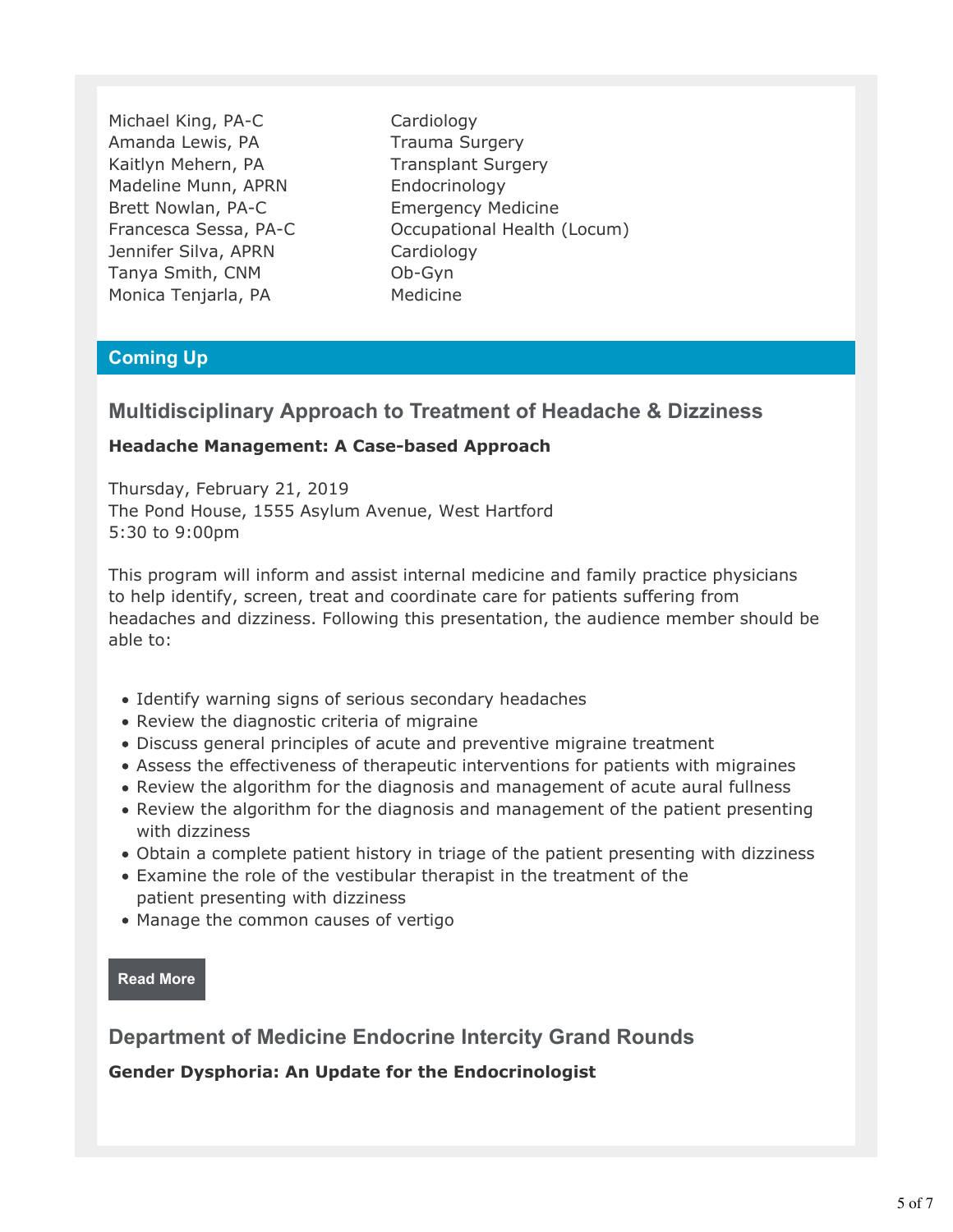March 7, 2019 Conklin Building, Rooms 139-140 12 noon to 1 p.m.

Featuring Priya Phulwani, MD, pediatric endocrinologist at CT Children's Medical Center. The objectives of this session are to:

- Define gender dysphoria
- Review how a diagnosis of gender dysphoria is made
- Provide respectful care to patients with various forms of gender incongruence
- Apply current practice guidelines for the hormone management of gender dysphoria

**Read More**

#### **Planning a CME Activity?**

- The CME department encourages program planners to begin the application process as far in advance of the CME activity as possible.
- Visit the HHC CME website to learn more about CME Offerings
- Click here to request an application today
- Contact continuinged@hhchealth.org to schedule a planning session

#### **For Your Information**

# **Therapeutic Hub Receives Grant From Hartford Foundation for Public Giving**

The Hartford Foundation for Public Giving has generously provided a grant of \$11,750 to the Therapeutic Hub at Hartford Hospital. The Therapeutic Hub, located on the 4th floor of the Conklin Building, offers patients and their families a space to participate in individualized and group activities designed to promote cognitive engagement, physical activity, and socialization.

**Read More**

# **Foley Foundation Grant Supports Genomic Testing At HHC Cancer Care Innovation Unit**

Ron Foley Foundation has awarded a grant of \$45,000 to support the Cancer Care Innovation Unit offering phase I clinical trials at the Hartford HealthCare Cancer Institute at Hartford Hospital. This generous funding will support IMPACT™ (Integrated Mutation Profiling of Actionable Cancer Targets) testing for pancreatic patients with need.